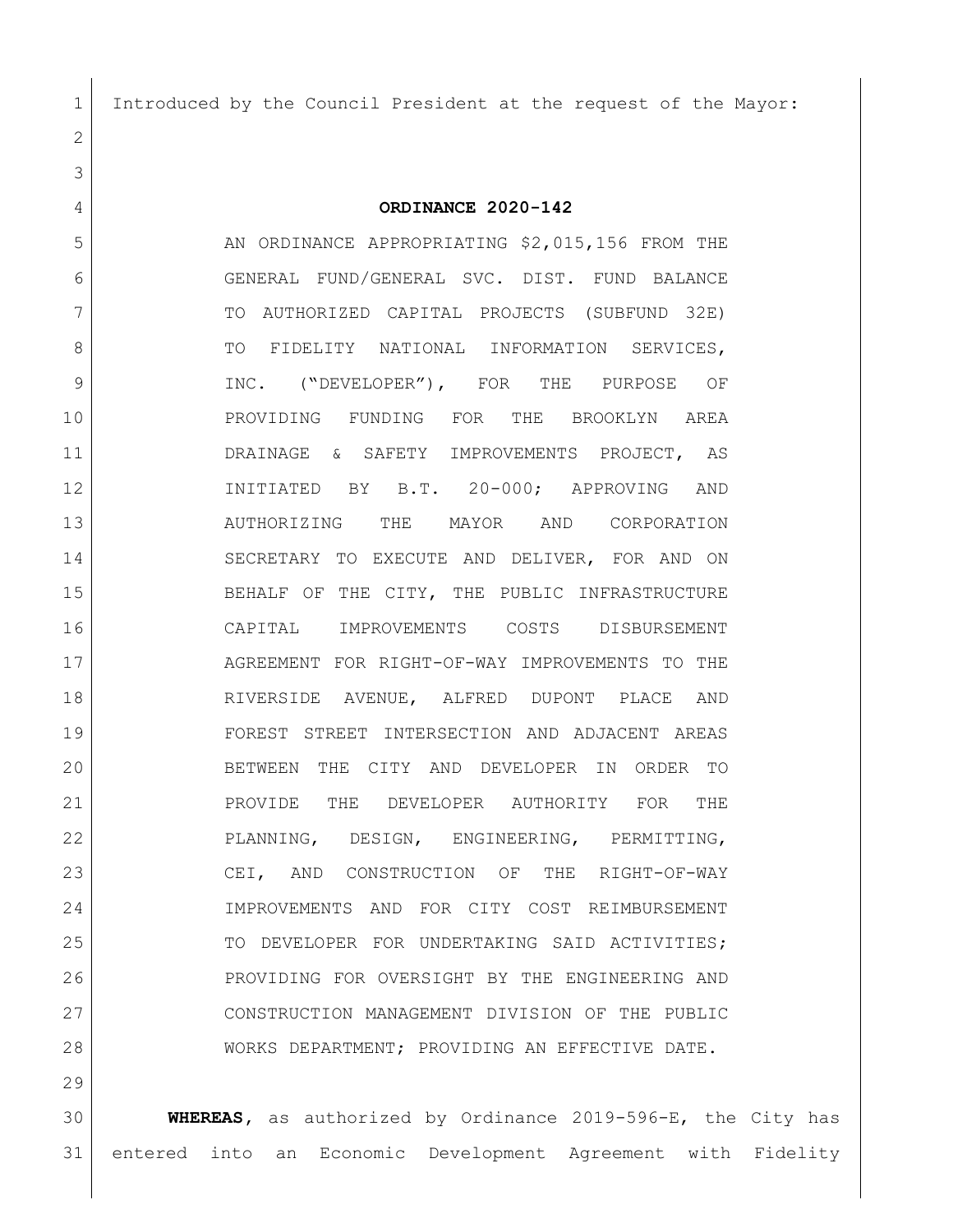National Information Services, Inc. ("Developer") to provide QTI 2 Refunds, a REV Grant and a City Closing Fund Grant to the Developer in the maximum, combined amount of \$27,500,000 to support the 4 construction by Developer of a new, 300,000 sq. ft. corporate headquarters and related parking facility in downtown Jacksonville (the "Project"); and

 **WHEREAS,** on February 11, 2020 Ordinance 2020-116 was introduced and, if approved, the City intends to enter into a Redevelopment Agreement with the Developer in order to convey certain City-owned real property to the Developer as needed for the 11 Project, and for the City to enter into a Restrictive Covenants and Parking Rights Agreement for night time and weekend parking in a 13 portion of the parking facility by the general public; and

 **WHEREAS,** attendant to the Project, there are certain road and right-of-way improvements to Riverside Avenue, Alfred DuPont Place and Forest Street that are needed to correct a misaligned intersection and improve pedestrian access to Gefen Park and the Riverwalk, in addition to supporting the Project (the "Right-of-Way 19 Improvements"); and

 **WHEREAS,** the Developer has requested and the City has agreed to enter into a Public Infrastructure Capital Improvements Costs Disbursement Agreement (the "Agreement") with the Developer for the Developer to perform the Right-of-Way Improvements on behalf of the City with the costs thereof to be reimbursed by the City in 25 accordance with the Agreement; now, therefore

**BE IT ORDAINED** by the Council of the City of Jacksonville:

 **Section 1. Appropriation.** For the 2019-2020 fiscal year, 28 within the City's budget, there are hereby appropriated the indicated sum(s) from the account(s) listed in subsection (a) to 30 | the account(s) listed in subsection (b):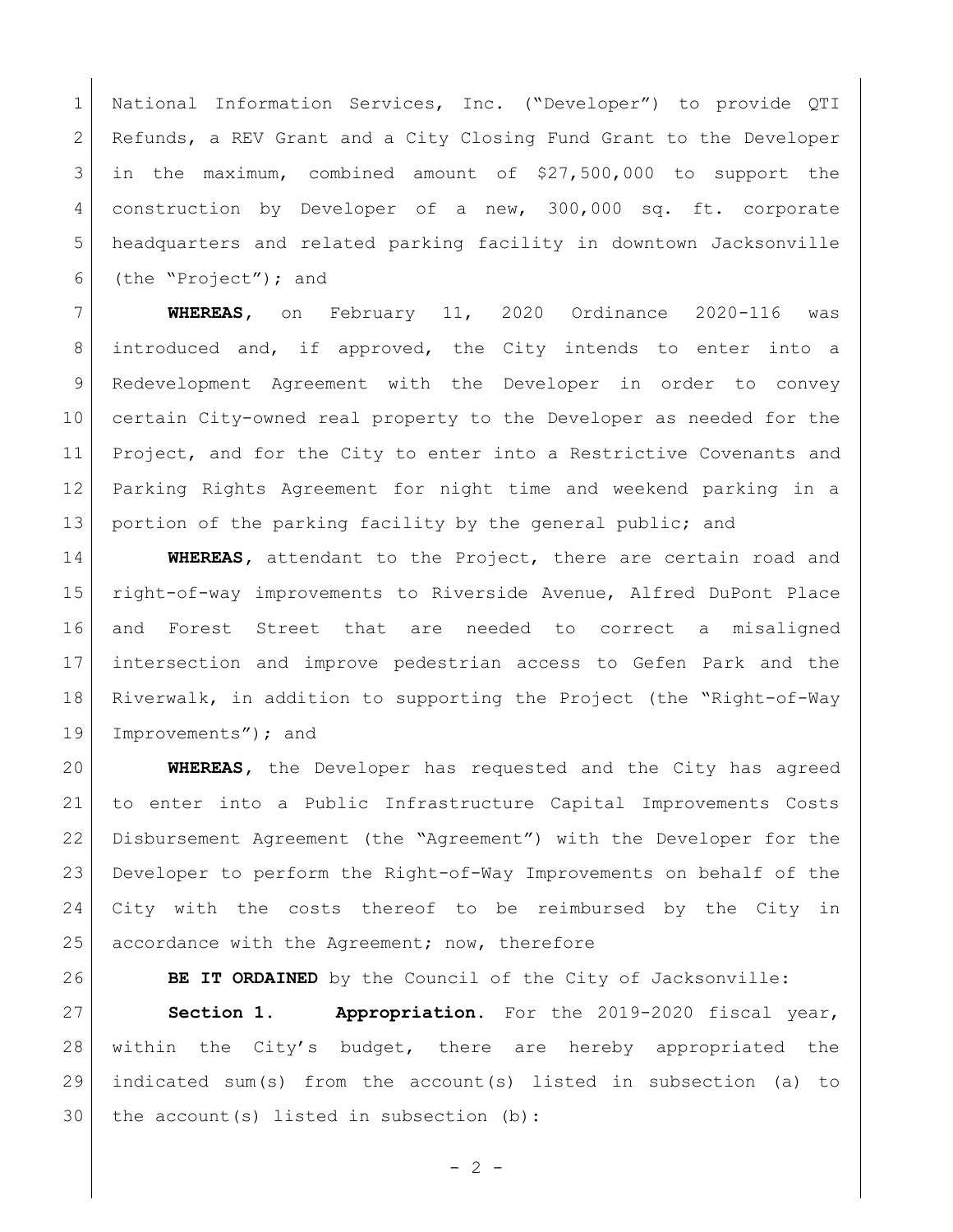(B.T. 20-000 attached hereto as **Exhibit 1** and incorporated herein 2 by this reference)

| 3              | (a) | Appropriated from:   |             |
|----------------|-----|----------------------|-------------|
| $\overline{4}$ |     | See B.T. 20-000      | \$2,015,156 |
| 5              |     | (b) Appropriated to: |             |
| 6              |     | See B.T. 20-000      | \$2,015,156 |

 (c) Explanation of Appropriation: the appropriation 8 above is appropriating \$2,015,156 from the General Fund/General Svc. Dist. Fund Balance to reimburse the Developer for design and construction costs 11 attendant to certain right-of-way improvements to be performed by Developer on City-owned rights-of-way.

 **Section 2. Purpose of Appropriation.** The purpose of the appropriation above is to provide the Developer authority for the planning, design, engineering, permitting, CEI, and construction of the Right-of-Way Improvements and for City cost reimbursement to Developer for undertaking said activities. The Agreement will help facilitate the reconstruction and realignment of portions of Riverside Avenue, Alfred DuPont Place and Forest Street and the development of the Developer's property, which is adjacent to City- owned right-of-way at the intersection of Riverside Avenue, Forest Street and Alfred DuPont Place. The Right-of-Way Improvements serve a public purpose as a means for the City to meet its infrastructure 24 improvements and public safety needs.

 **Section 3. CIP Amendment.** Ordinance 2019-505-E, being the 2019-2023 Five-Year Capital Improvement Program for the City and certain of its independent agencies ("CIP"), is hereby amended 28 to add additional funds in the amount of  $$2,015,156$  to the project entitled "Brooklyn Area Drainage & Safety Improvements" (the "Project"). The Project is more fully described in the Project Information Sheet attached hereto as **Exhibit 2** and incorporated

 $- 3 -$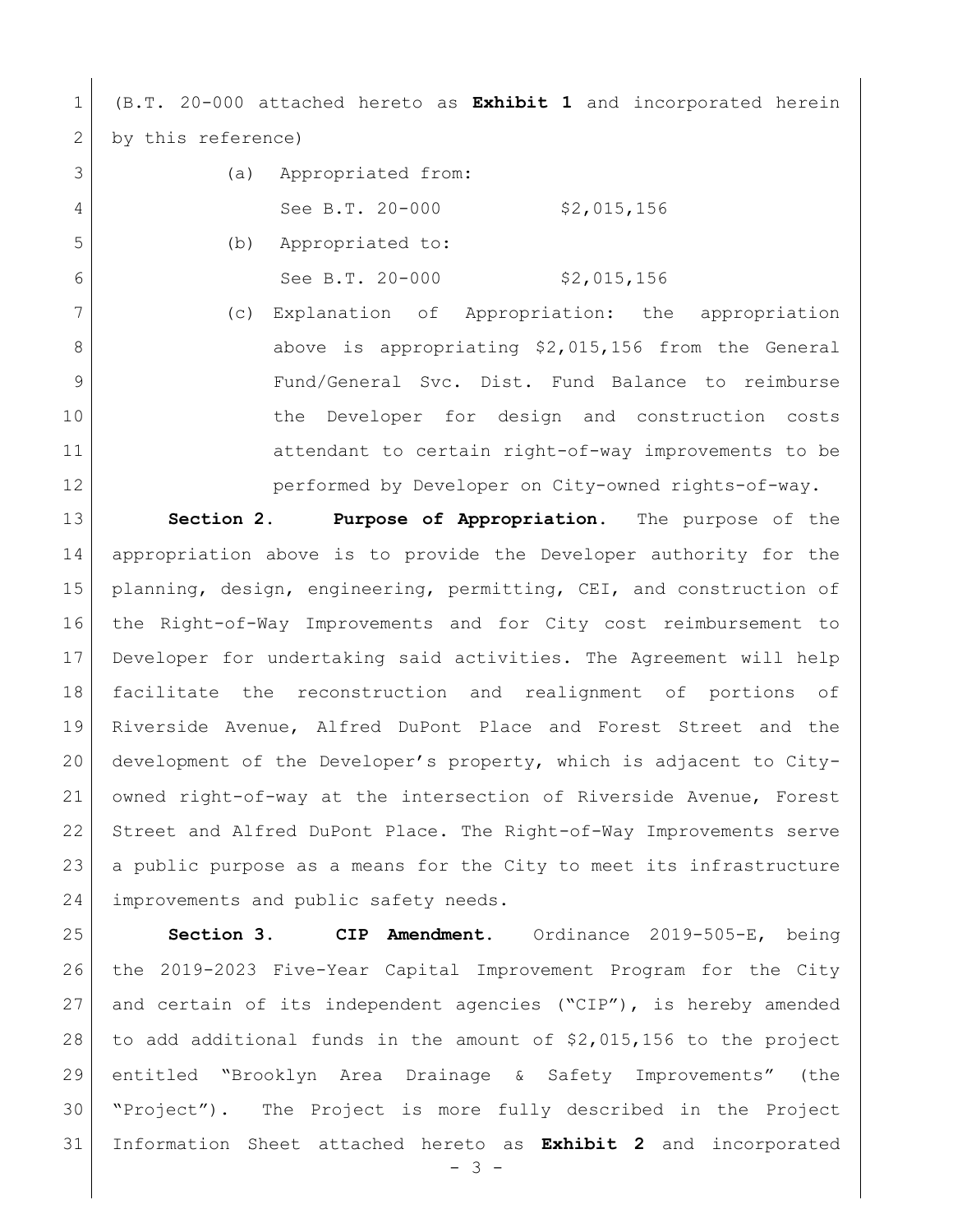1 herein. The Council finds that the deferral of this amendment of 2 the CIP until the next annual budget and CIP review will be detrimental to the best interests of the community because such 4 deferral will prolong this needed improvement. Pursuant to Section 122.605(c), Ordinance Code, enactment of this ordinance requires approval by a two-thirds vote of the Council members present at the meeting because of the CIP amendment set forth in this section. Except as amended herein, the Five-Year Capital Improvement Program approved by Ordinance 2019-505-E shall continue in full force and effect.

 **Section 4. Execution of Public Infrastructure Capital Improvements Costs Disbursement Agreement authorized**. The Mayor, 13 or his designee, and the Corporation Secretary are hereby 14 authorized to execute and deliver, for and on behalf of the City, the Public Infrastructure Capital Improvements Costs Disbursement Agreement for the Right-of-Way Improvements (the "Agreement") 17 between the City and Fidelity National Information Services, Inc. (the "Developer"), in substantially the same form placed **On File** with the Office of Legislative Services. Total City funding for the 20 project is capped at  $$4,515.156$ .

 **Section 5. Oversight.** Oversight of the Project and 22 the Agreement shall be provided by the Engineering and Construction Management Division of the Public Works Department.

 **Section 6. Effective Date.** This Ordinance shall become effective upon signature by the Mayor or upon becoming effective 26 without the Mayor's signature.

- 
- 

 $- 4 -$